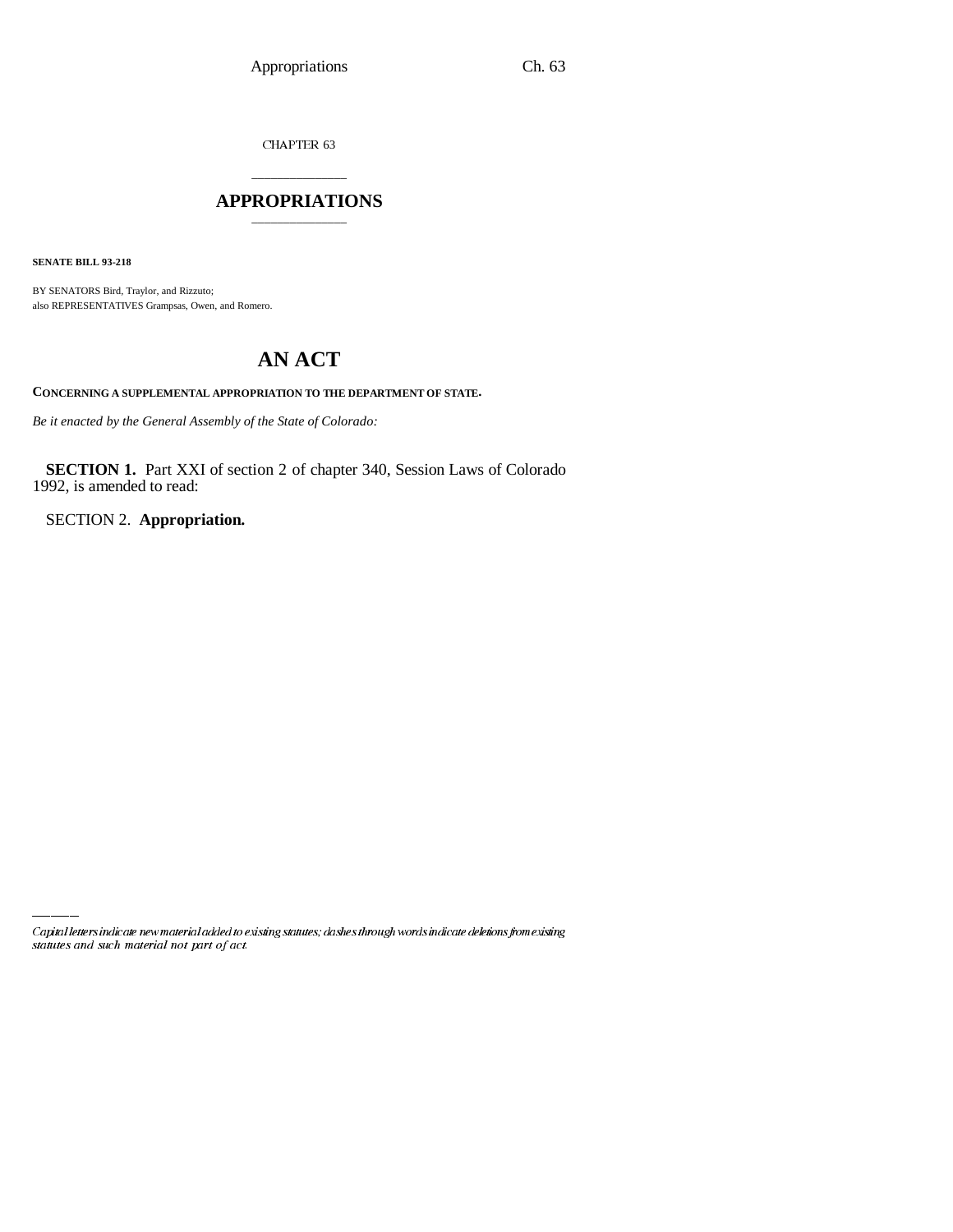|                              |                                          |                      | <b>APPROPRIATION FROM</b>  |                             |                                 |
|------------------------------|------------------------------------------|----------------------|----------------------------|-----------------------------|---------------------------------|
|                              | <b>ITEM &amp;</b><br><b>SUBTOT TOTAL</b> |                      | <b>GENER</b>               | <b>CASH</b><br><b>FUNDS</b> | <b>FEDERA</b><br><b>L FUNDS</b> |
|                              |                                          |                      | AL                         |                             |                                 |
|                              | AL                                       |                      | <b>FUND</b>                |                             |                                 |
|                              | \$                                       | \$                   | \$                         | \$                          | \$                              |
|                              |                                          | <b>PART XXI</b>      |                            |                             |                                 |
|                              |                                          |                      | <b>DEPARTMENT OF STATE</b> |                             |                                 |
| (1) ADMINISTRATION           |                                          |                      |                            |                             |                                 |
| <b>Personal Services</b>     | 1,920,447                                |                      |                            |                             |                                 |
|                              | (69.5)                                   |                      |                            |                             |                                 |
|                              | FTE)                                     |                      |                            |                             |                                 |
| Group Health and Life        | 85,731                                   |                      |                            |                             |                                 |
| Short-term Disability        | 3,149                                    |                      |                            |                             |                                 |
| Salary Survey and            |                                          |                      |                            |                             |                                 |
| <b>Shift Differential</b>    | 40,812                                   |                      |                            |                             |                                 |
| Workers' Compensation        | 9,672                                    |                      |                            |                             |                                 |
|                              | 16,151                                   |                      |                            |                             |                                 |
| <b>Operating Expenses</b>    | 280,174                                  |                      |                            |                             |                                 |
| <b>Travel Expenses</b>       | 44,260                                   |                      |                            |                             |                                 |
| <b>Legal Services</b>        | 55.145                                   |                      |                            |                             |                                 |
| Administrative Law Judge     |                                          |                      |                            |                             |                                 |
| Services for 461 hours       | 30,638                                   |                      |                            |                             |                                 |
| Purchase of Services from    |                                          |                      |                            |                             |                                 |
| Computer Center <sup>2</sup> | 2,597                                    |                      |                            |                             |                                 |
| Payment to Risk Management   |                                          |                      |                            |                             |                                 |
| and Property Funds           | 4,165                                    |                      |                            |                             |                                 |
|                              | 5,317                                    |                      |                            |                             |                                 |
| VEHICLE LEASE                |                                          |                      |                            |                             |                                 |
| <b>PAYMENTS</b>              | 968                                      |                      |                            |                             |                                 |
| <b>Leased Space</b>          | 290,000                                  |                      |                            |                             |                                 |
| <b>Indirect Cost</b>         |                                          |                      |                            |                             |                                 |
| Assessment                   | 82,089                                   |                      |                            |                             |                                 |
|                              |                                          | <del>2.848.879</del> |                            | 2,848.879 <sup>a</sup>      |                                 |
|                              |                                          | 2,857,478            |                            | 2,857,478 <sup>a</sup>      |                                 |
|                              |                                          |                      |                            |                             |                                 |

<sup>a</sup> This amount shall be from fees, taxes and all other sources of revenue collected by the Department.

## **(2) SPECIAL PURPOSE**

| <b>Bilingual Translation</b> | 1.500                |                          |
|------------------------------|----------------------|--------------------------|
|                              | 7.694                |                          |
| County Clerk Candidate       |                      |                          |
| Reimbursement                | 3.000                |                          |
| Computer System              | 1,783,973            |                          |
|                              | (15.0)               |                          |
|                              | FTE)                 |                          |
| Computer System              |                      |                          |
| <b>Travel Expenses</b>       | 25,000               |                          |
| Initiative and               |                      |                          |
| Referendum                   | <del>350,000</del>   |                          |
|                              | 1.143.293            |                          |
| Payment to the Department    |                      |                          |
| of Regulatory Agencies       | 2,000                |                          |
|                              | <del>2.165.473</del> | $2,165,473$ <sup>a</sup> |
|                              | 2.964.960            | $2.964.960$ <sup>a</sup> |
|                              |                      |                          |

<sup>a</sup> This amount shall be from fees, taxes and all other sources of revenue collected by the Department.

## **TOTALS PART XXI**